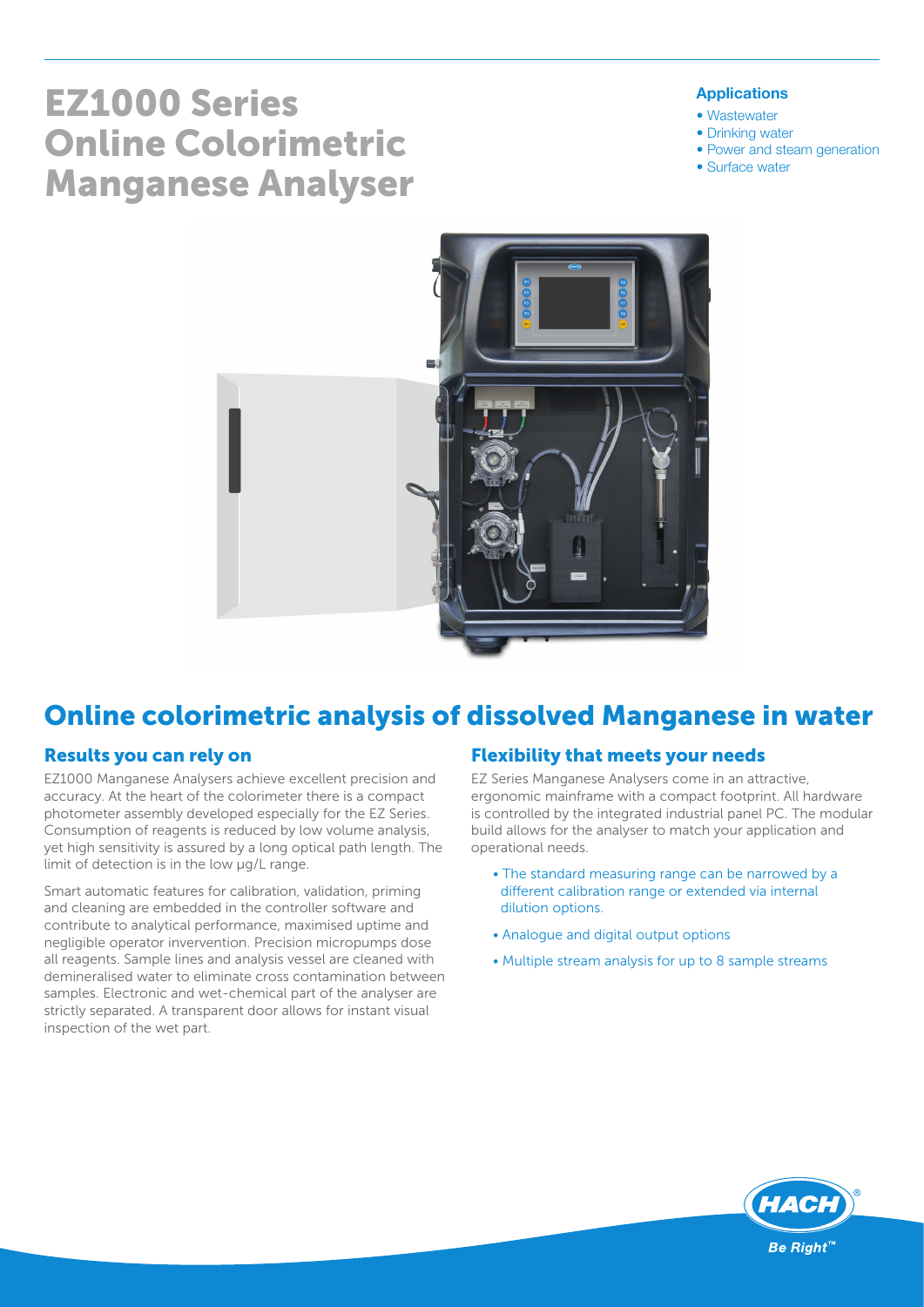### Technical Data\*

| <b>Parameter</b>            | Manganese Mn(II), dissolved                                                                                                                                                                                                                                                   |  |  |  |  |  |
|-----------------------------|-------------------------------------------------------------------------------------------------------------------------------------------------------------------------------------------------------------------------------------------------------------------------------|--|--|--|--|--|
| <b>Measurement method</b>   | Colorimetric measurement using formaldoxime method at 450 nm                                                                                                                                                                                                                  |  |  |  |  |  |
| <b>Measuring range</b>      | $0.01 - 1$ mg/L Mn(II)<br>Optional:<br>$0.002 - 0.1$ mg/L Mn(II)<br>$0.005 - 0.25$ mg/L Mn(II)<br>$0.005 - 0.5$ mg/L Mn(II)<br>0.08 - 4 mg/L Mn(II) (with internal dilution)<br>0.16 - 8 mg/L Mn(II) (with internal dilution)<br>1 - 100 mg/L Mn(II) (with internal dilution) |  |  |  |  |  |
| <b>Precision</b>            | Better than 2% full scale range for standard test solutions                                                                                                                                                                                                                   |  |  |  |  |  |
| <b>Detection limit</b>      | $\leq 2$ µg/L                                                                                                                                                                                                                                                                 |  |  |  |  |  |
| <b>Interferences</b>        | Large amounts of colour and turbidity interfere. Fats, oil, proteins, surfactants and tar.                                                                                                                                                                                    |  |  |  |  |  |
| <b>Cycle time</b>           | 10 min (dilution $+$ 5 min)                                                                                                                                                                                                                                                   |  |  |  |  |  |
| <b>Automatic cleaning</b>   | Yes                                                                                                                                                                                                                                                                           |  |  |  |  |  |
| <b>Calibration</b>          | Automatic, 2-point; frequency freely programmable                                                                                                                                                                                                                             |  |  |  |  |  |
| <b>Validation</b>           | Automatic; frequency freely programmable                                                                                                                                                                                                                                      |  |  |  |  |  |
| <b>Ambient temperature</b>  | 10 - 30 °C $\pm$ 4 °C deviation at 5 - 95% relative humidity (non-condensing)                                                                                                                                                                                                 |  |  |  |  |  |
| <b>Reagent requirements</b> | Keep between 10 - 30 °C                                                                                                                                                                                                                                                       |  |  |  |  |  |
| Sample pressure             | By external overflow vessel                                                                                                                                                                                                                                                   |  |  |  |  |  |
| <b>Flow rate</b>            | 100 - 300 mL/min                                                                                                                                                                                                                                                              |  |  |  |  |  |
| Sample temperature          | $5 - 30 °C$                                                                                                                                                                                                                                                                   |  |  |  |  |  |
| Sample quality              | Maximum particle size 100 µm, < 0.1 g/L; Turbidity < 50 NTU                                                                                                                                                                                                                   |  |  |  |  |  |
| <b>Power</b>                | 100 - 240 VAC, 50/60 Hz<br>Max. power consumption: 120 VA                                                                                                                                                                                                                     |  |  |  |  |  |
| Instrument air              | Dry and oil free according to ISA-S7.0.01-1996 quality standard for instrument air                                                                                                                                                                                            |  |  |  |  |  |
| <b>Demineralised water</b>  | For rinsing / dilution                                                                                                                                                                                                                                                        |  |  |  |  |  |
| <b>Drain</b>                | Atmospheric pressure, vented, min. Ø 64 mm                                                                                                                                                                                                                                    |  |  |  |  |  |
| <b>Earth connection</b>     | Dry and clean earth pole with low impedance (< 1 Ohm) using an earth cable of > 2.5 mm <sup>2</sup>                                                                                                                                                                           |  |  |  |  |  |
| Analogue outputs            | Active 4 - 20 mA max. 500 Ohm load, standard 1, max. 8 (option)                                                                                                                                                                                                               |  |  |  |  |  |
| <b>Digital outputs</b>      | Optional: Modbus (TCP/IP, RS485)                                                                                                                                                                                                                                              |  |  |  |  |  |
| <b>Alarm</b>                | 1 x malfunctioning, 4 x user-configurable, max. 24 VDC/0.5 A, potential free contacts                                                                                                                                                                                         |  |  |  |  |  |
| <b>Protection class</b>     | Analyser cabinet: IP55 / Panel PC: IP65                                                                                                                                                                                                                                       |  |  |  |  |  |
| <b>Material</b>             | Hinged part: Thermoform ABS, door: plexiglass<br>Wall section: Galvanised steel, powder coated                                                                                                                                                                                |  |  |  |  |  |
| Dimensions (H x W x D)      | 690 mm x 465 mm x 330 mm                                                                                                                                                                                                                                                      |  |  |  |  |  |
| Weight                      | 25 kg                                                                                                                                                                                                                                                                         |  |  |  |  |  |
| <b>Certifications</b>       | CE compliant / ETL certified                                                                                                                                                                                                                                                  |  |  |  |  |  |

*\*Subject to change without notice.*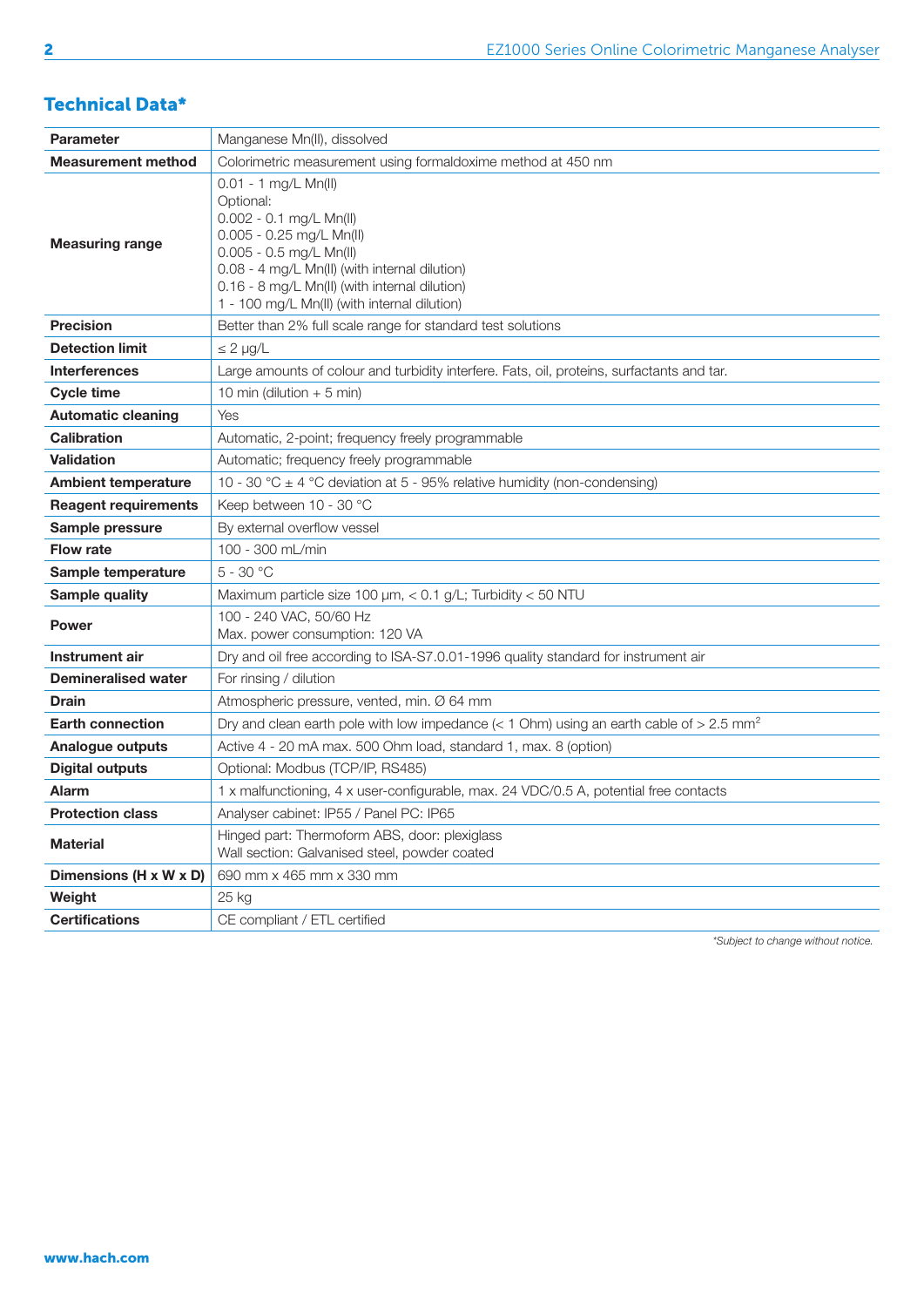#### **Dimensions**



#### Hach Service

With Hach Service, you have a global partner who understands your needs and cares about delivering timely, high-quality service you can trust. Our Service Team brings unique expertise to help you maximise instrument uptime, ensure data integrity, maintain operational stability, and reduce compliance risk.